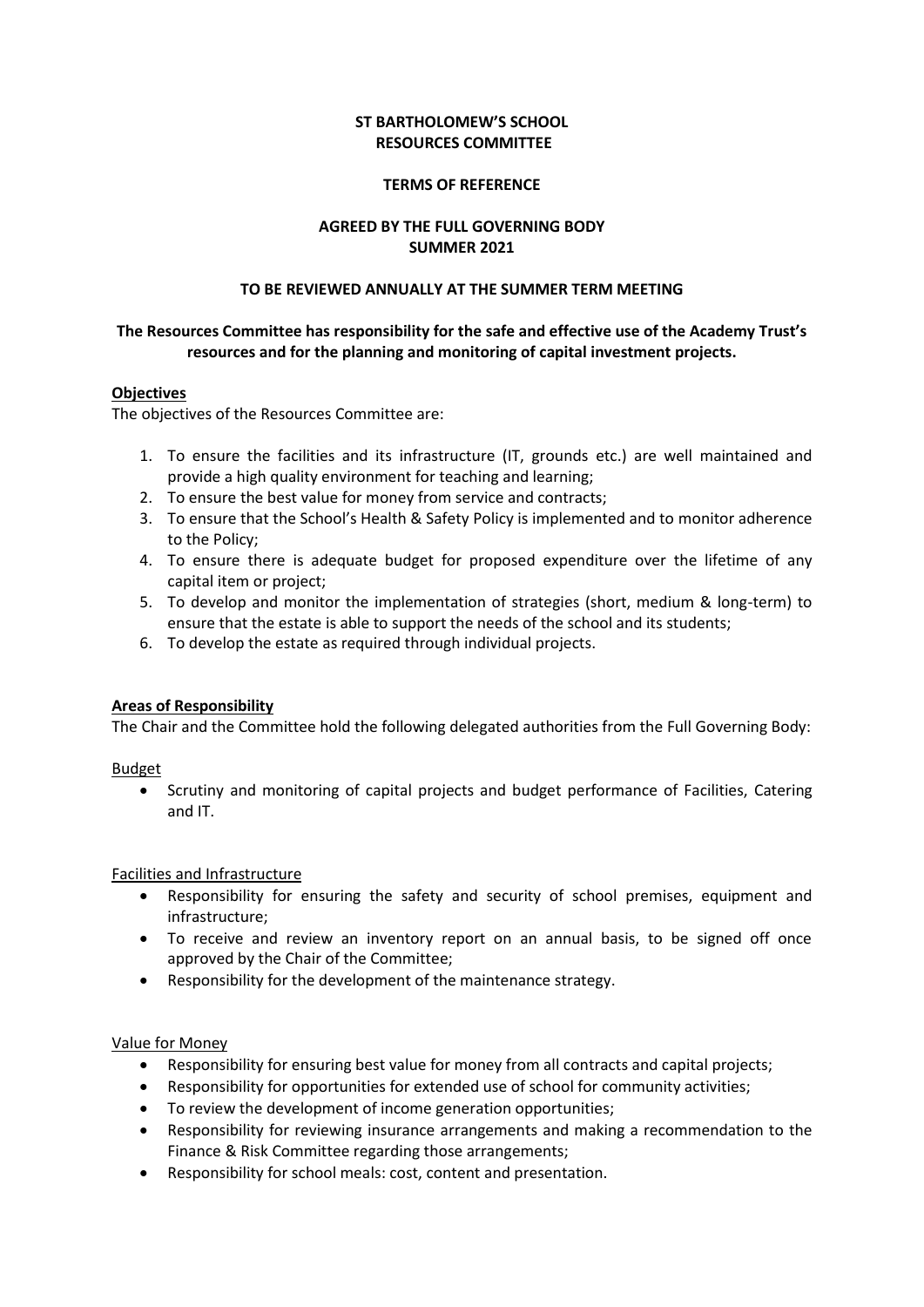# Health & Safety

Monitor health and safety and risk management arrangements.

# Capital Investment & Projects

- To review and propose to the Full Governing Body any capital investment needs for the School;
- To develop and agree requirements for new investments;
- To support procurement activities;
- To provide oversight of the delivery of capital projects;
- Ensure that effective management arrangements are in place for the delivery of major projects.

### Assets & Resources Steering Group

When necessary, the Resources Committee will sit as the Assets & Resources Steering Group to oversee the following in relation to the physical assets of the school:

- The identification of new requirements;
- The strategic basis for taking forward any new proposals;
- Understanding the implications of any proposals on the land, buildings and space available for the school;
- The creation and implementation of strategies in relation to land, buildings and space.

Meetings will be held as often as necessary to maintain proper momentum and oversight of the work carried out by the Steering Group.

Others may be invited to join a meeting or assist with the work of the Group as needed on a skills basis.

The Group will make recommendations to the Resources Committee who will, in turn, propose strategies to the Full Governing Body.

### General

- To approve, review and monitor the implementation of all requisite policies as defined in the Delegated Policy Framework and the Finance Scheme of Delegations.
- Any other delegated authority and/or request to work on behalf of the Full Governing Body as may be minuted at their meetings.

### Membership

 A minimum of four Governors who have been appointed to the Committee based on their skills.

The Chair and Vice-chair of the Committee shall not be employees of the School. The Chair will be elected from the membership of the Committee.

The work of the committee will be supported by:

The Co-Headteacher with responsibility for this area,